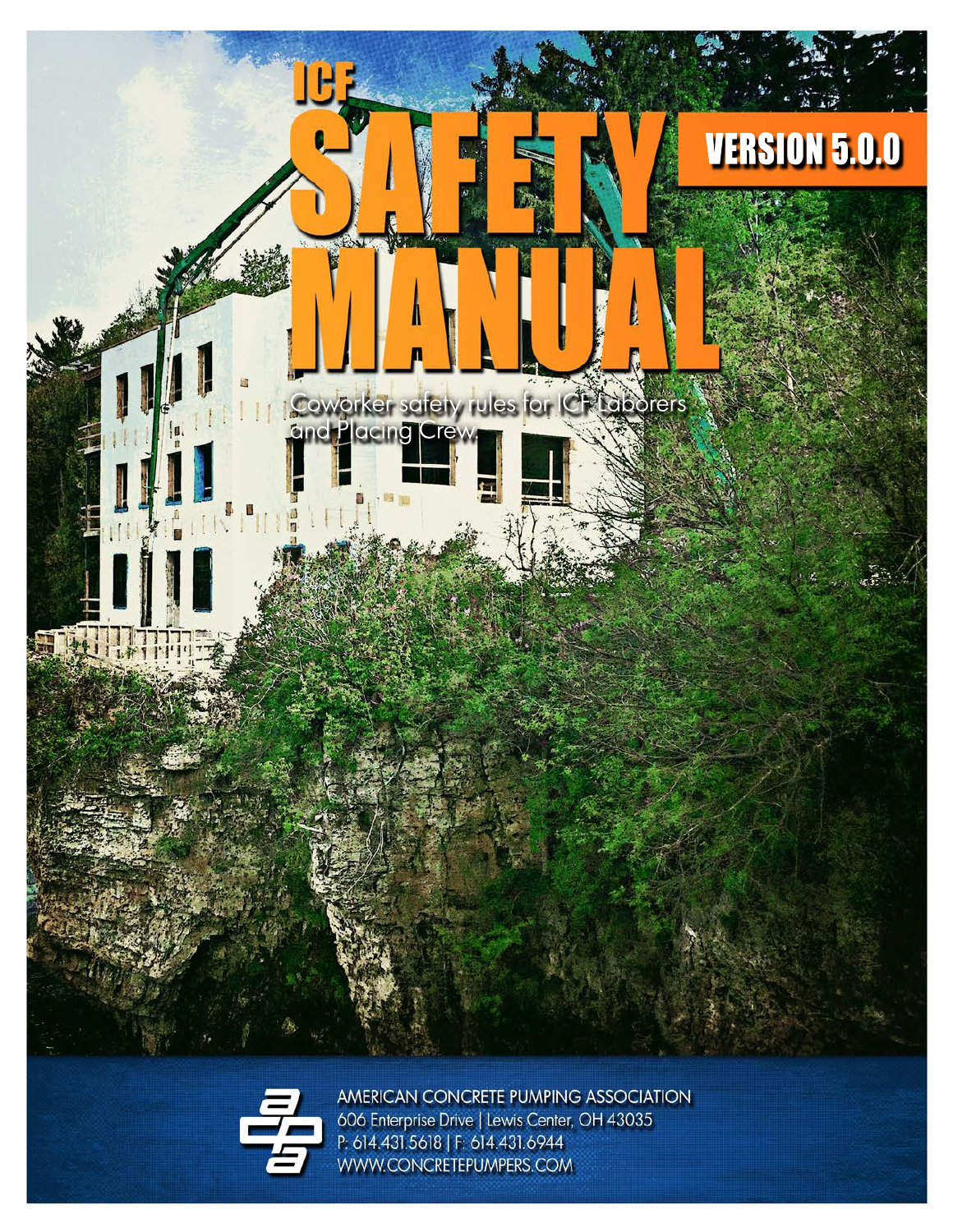#### **CALIFORNIA**

**Proposition 65 Warning**

**Diesel engine exhaust and some of its constituents are known to the State of California to cause cancer, birth defects, and other reproductive harm.**

**Note!** *Co-worker Safety Rules* is intended to be a reference tool kept close at hand for the purpose of educating the people working near the pump or boom. It contains the safety points needed by your coworkers to keep them out of harm's way throughout the course of the day's work. You should make an effort to see that all persons involved with your pour have access to this information, even if it must be verbally transmitted or translated.

#### **version 5.0.0**

#### **February, 2005**

© copyright 1992, 1993, 1999, 2000, 2003 CPMA. All rights reserved.

Manufacturer's recommendations supercede any and all information provided by the ACPA. discl.eps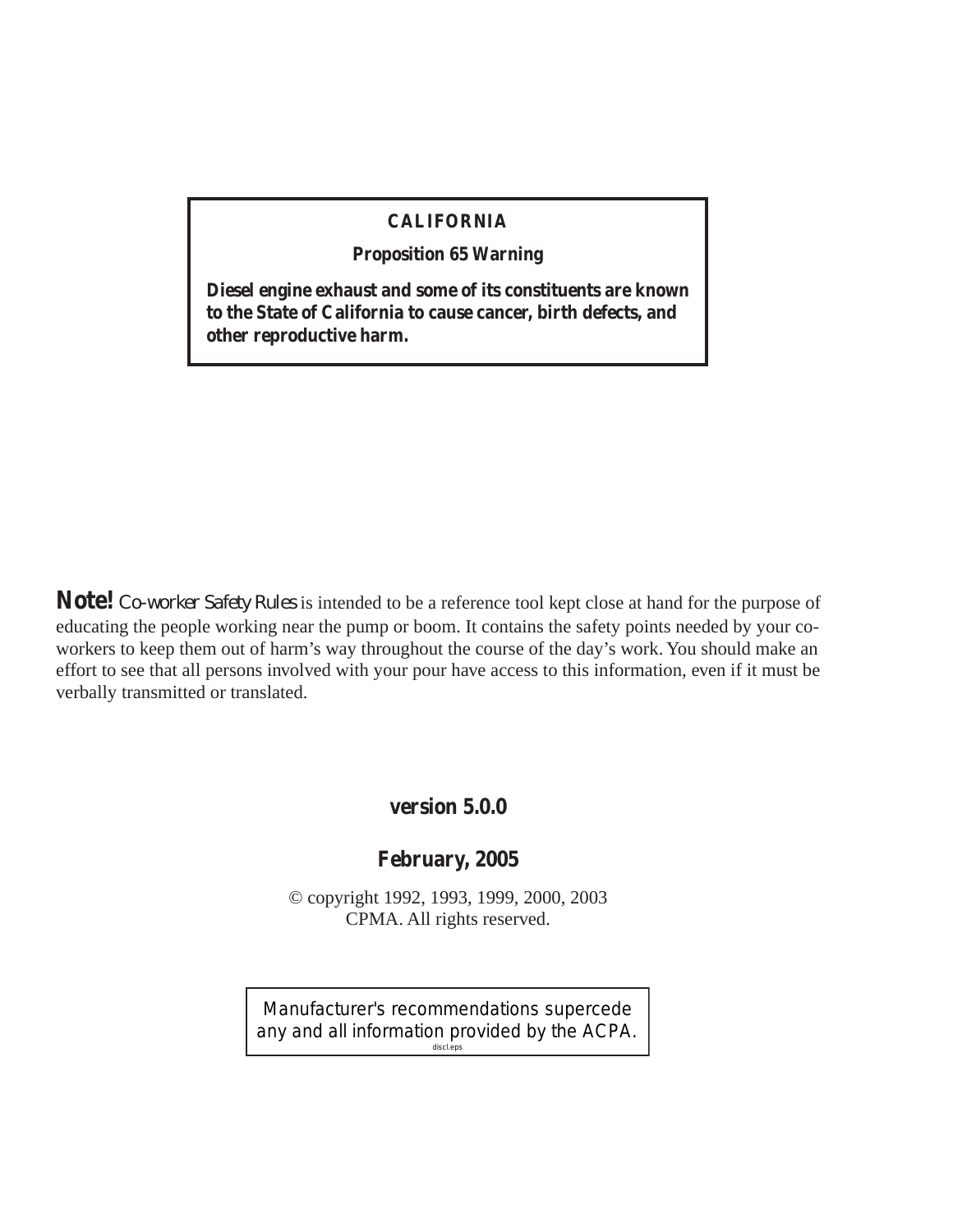GENERAL RULES

# **I. ICF Co-worker Safety**

#### **1. Safety Rules For Workers Assigned To The Pump.**

**1.1 AWARNING!** You must know how to stop the pump and boom. Have the operator show you the locations of the emergency stop switches.



**Figure 1 Know how to stop the unit in an emergency**

**1.2 AWARNING!** You should wear the same personal safety equipment as the **operator.** Goggles, hard hat, ear protection, and rubber gloves are especially important when working near the hopper (Figure 2).

![](_page_2_Picture_10.jpeg)

**Figure 2 Wear the same protective clothing as the operator**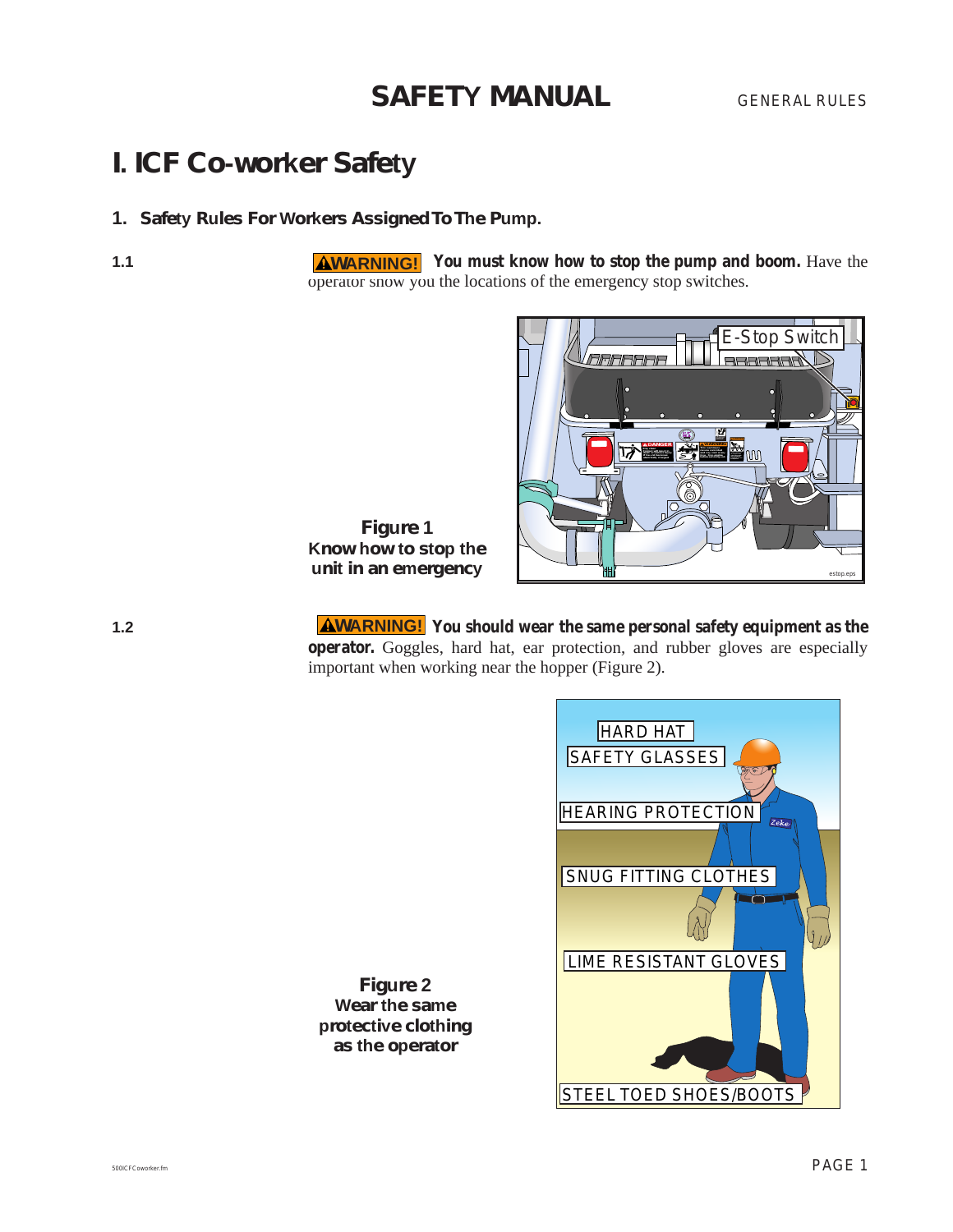**1.3 A DANGER!** Electrocution hazard! If the pump or boom becomes energized with high voltage and you are in contact with **any** part of it, you are at **risk of electrocution!** You should monitor the movement of the boom and **alert the operator if he allows the boom to come within 17 feet of an electrical wire.** (See Figure 3.)

![](_page_3_Picture_4.jpeg)

**Figure 3 If the pump becomes energized, everything that touches the pump is also energized**

- **1.4** MILE AMARNING! Keep an eye on the movements of the boom, even when there are no electrical wires nearby. Alert the operator if he is nearing any obstruction or hazard. Where job site safety is concerned, two sets of eyes and ears are better than one.
- **1.5 AWARNING!** Crushing hazard. Never, ever position yourself between the **ready mix truck and the pump!** Stand to the side, where the driver can see you (Figure 4).

![](_page_3_Picture_8.jpeg)

**Figure 4 Never stand between the ready mix truck and the pump**

**1.6** MARNING! When backing in ready mix trucks, use clear and concise hand signals (Figure 5).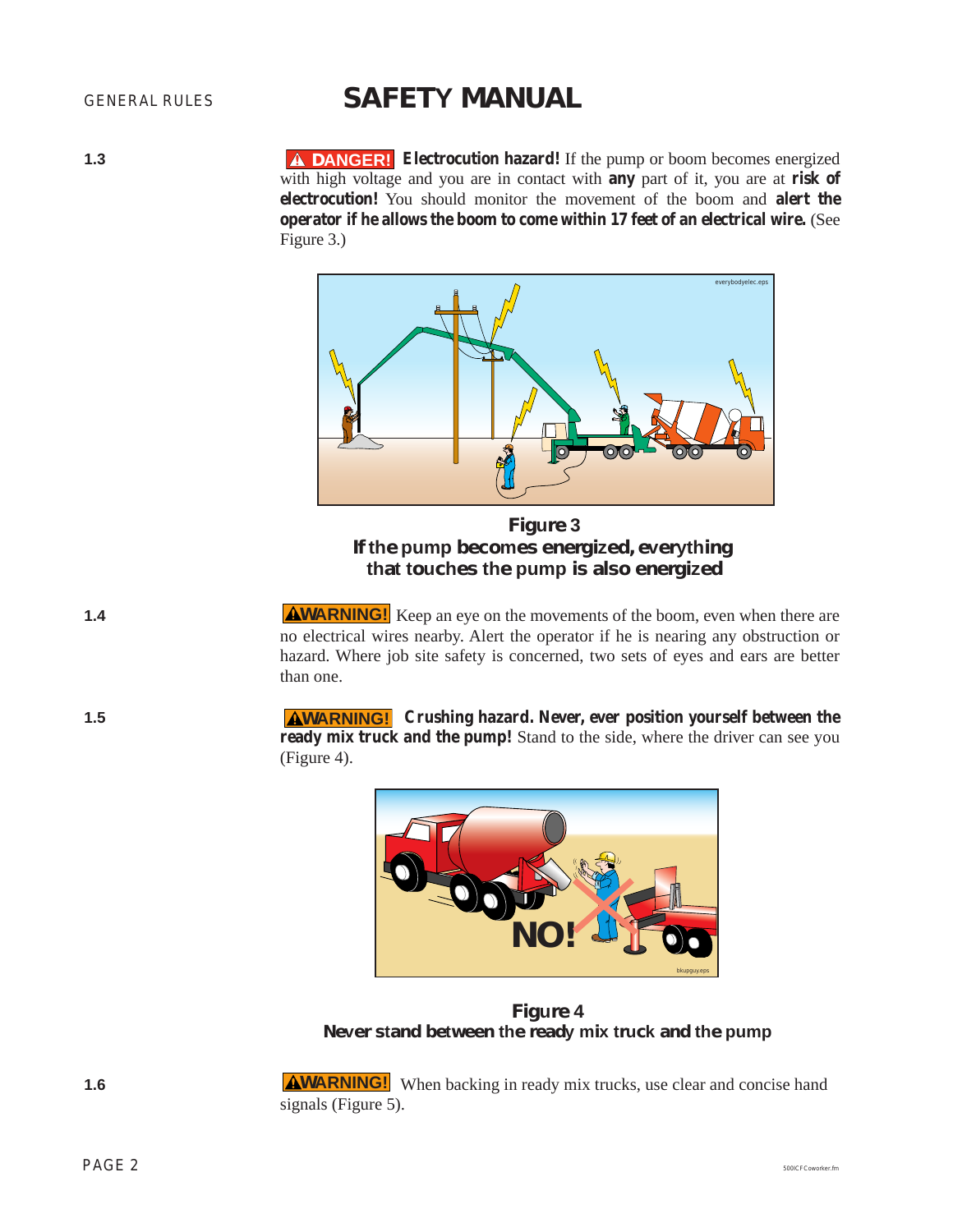![](_page_4_Picture_2.jpeg)

**Figure 5 Use clear, concise hand signals**

| 1.7  | <b>AWARNING!</b> Do not allow the ready mix driver to put concrete in the pump<br>hopper until the pump operator gives him the OK. Filling the hopper early can<br>cause the pump to plug.                                                                                                                                                                                                                                          |
|------|-------------------------------------------------------------------------------------------------------------------------------------------------------------------------------------------------------------------------------------------------------------------------------------------------------------------------------------------------------------------------------------------------------------------------------------|
| 1.8  | <b>AWARNING!</b> If you see foreign material that could create a blockage coming<br>from the ready mix truck, alert the operator to stop the pump. If you can't get the<br>operator's attention, push an E-stop. Do not attempt to remove the material from<br>the hopper or grate while the hydraulic system is ready to work. (See point 1.17<br>on page 6).                                                                      |
| 1.9  | <b>AWARNING!</b> Never allow the ready mix driver to clean his equipment out<br>into the hopper, because it can create a blockage. (Water will wash the cement<br>and fine sand from the course aggregate causing segregation).                                                                                                                                                                                                     |
| 1.10 | <b>AWARNING!</b><br>Do not operate the pump or boom unless you are a trained<br>operator and the regular operator has released the controls to you. There must not<br>be more than one operator at a time. This does not apply to emergency stopping<br>of the pump or boom if there is a need to do so.                                                                                                                            |
| 1.11 | <b>AWARNING!</b> Do not let the concrete level in the hopper become low enough<br>that you can see the top of the valve mechanism! If air is sucked into the material<br>cylinders, the pump will compress the air. Compressed air always poses a hazard<br>as it is expelled from the hopper or the delivery pipeline (Figure 6). If air is taken<br>into the material cylinders, take the following steps to minimize the hazard: |
|      | 1. Stop the pump immediately. Hit the emergency stop button if that is the<br>quickest way to stop the pump. There may be an expulsion of compressed<br>air the next time the concrete valve shifts, which can be safely absorbed<br>by filling the hopper with concrete.                                                                                                                                                           |
|      | A left the operator of the problem. It is his job to know the procedures for<br>2.<br>safe removal of air from the pump and delivery system. These procedures<br>may include pumping in reverse for a couple of strokes.                                                                                                                                                                                                            |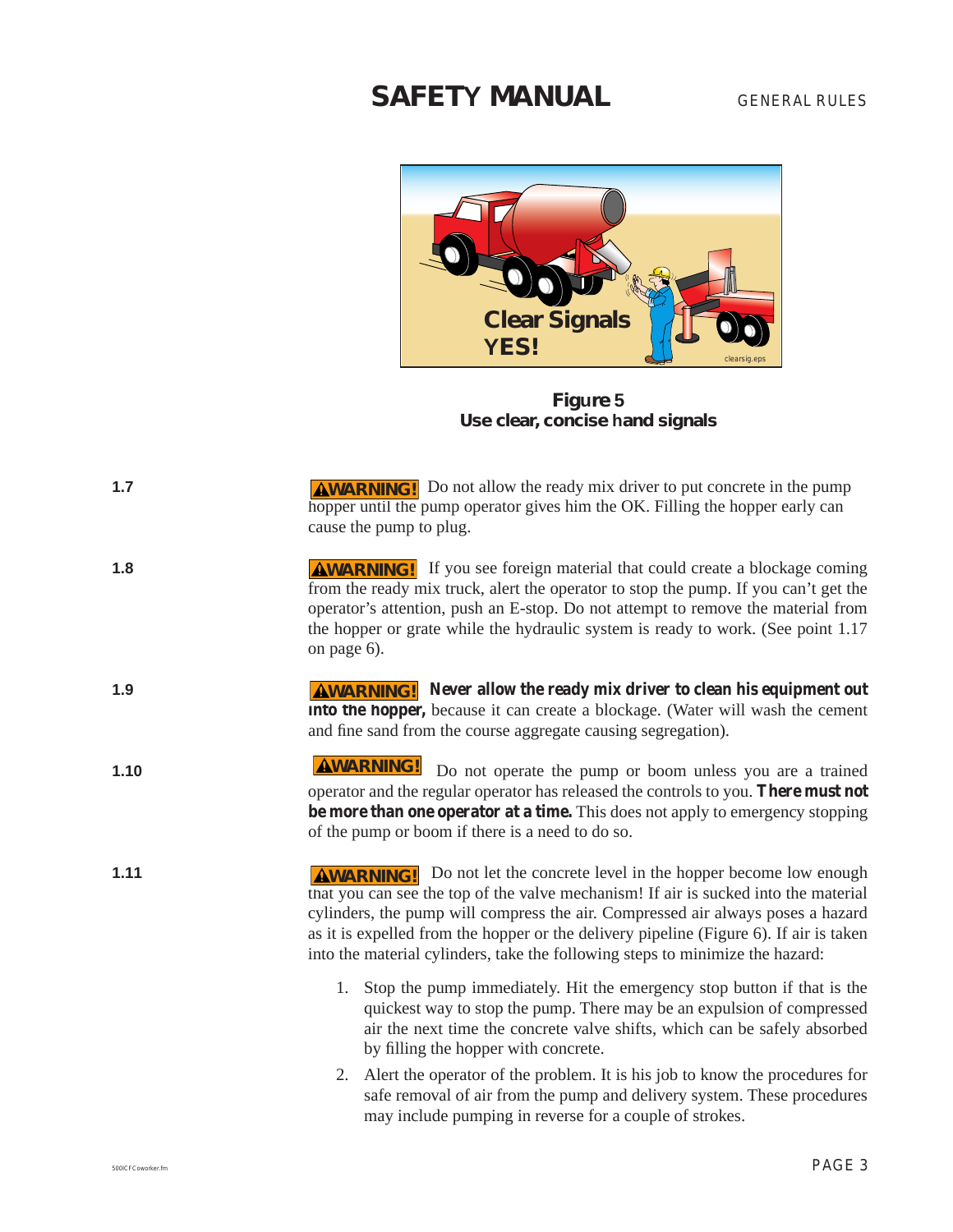- 3. Persons standing at the discharge end or near the delivery line must be warned to move away until all of the air has been purged. Warn them to stay a prudent and reasonable distance beyond the reach of the end hose (figure 6).
- 4. When the pump is restarted, the slowest possible speed should be used until **all** air is removed from the pipeline. Don't assume that the first little air bubble is the end of the compressed air.
- 5. Do not go near the discharge until the operator gives you the OK.
- If workers are positioned in high or precarious places, warn them to expect a loud sound as the air escapes the pipeline. (Warn them even if they are well away from the discharge.) That way, we can prevent the worker from falling as a result of being startled by the noise.

![](_page_5_Picture_6.jpeg)

**Figure 6 Remove everyone from the discharge area whenever the pump is first starting, restarting after moving, or if air has been introduced into the line**

| ×. | ۰. |  |
|----|----|--|
|    |    |  |

**1.12** MILE AWARNING! When initially priming the delivery system, when restarting after moving, when restarting after adding or removing hoses, or whenever air has been introduced into the line, warn everyone to stay a prudent and reasonable distance beyond the reach of the end hose until concrete runs steadily and there is no movement of the delivery system. (Figure 6). Air will be in the line when first starting, when restarting after moving, and after the line has been taken apart or opened for any reason.

**1.13 AWARNING!** Never use compressed air to clear a blockage! The operator is responsible for knowing the safe blockage removal procedures. It is unsafe and unnecessary to use compressed air. If the pump pressure can't move it, air pressure won't either.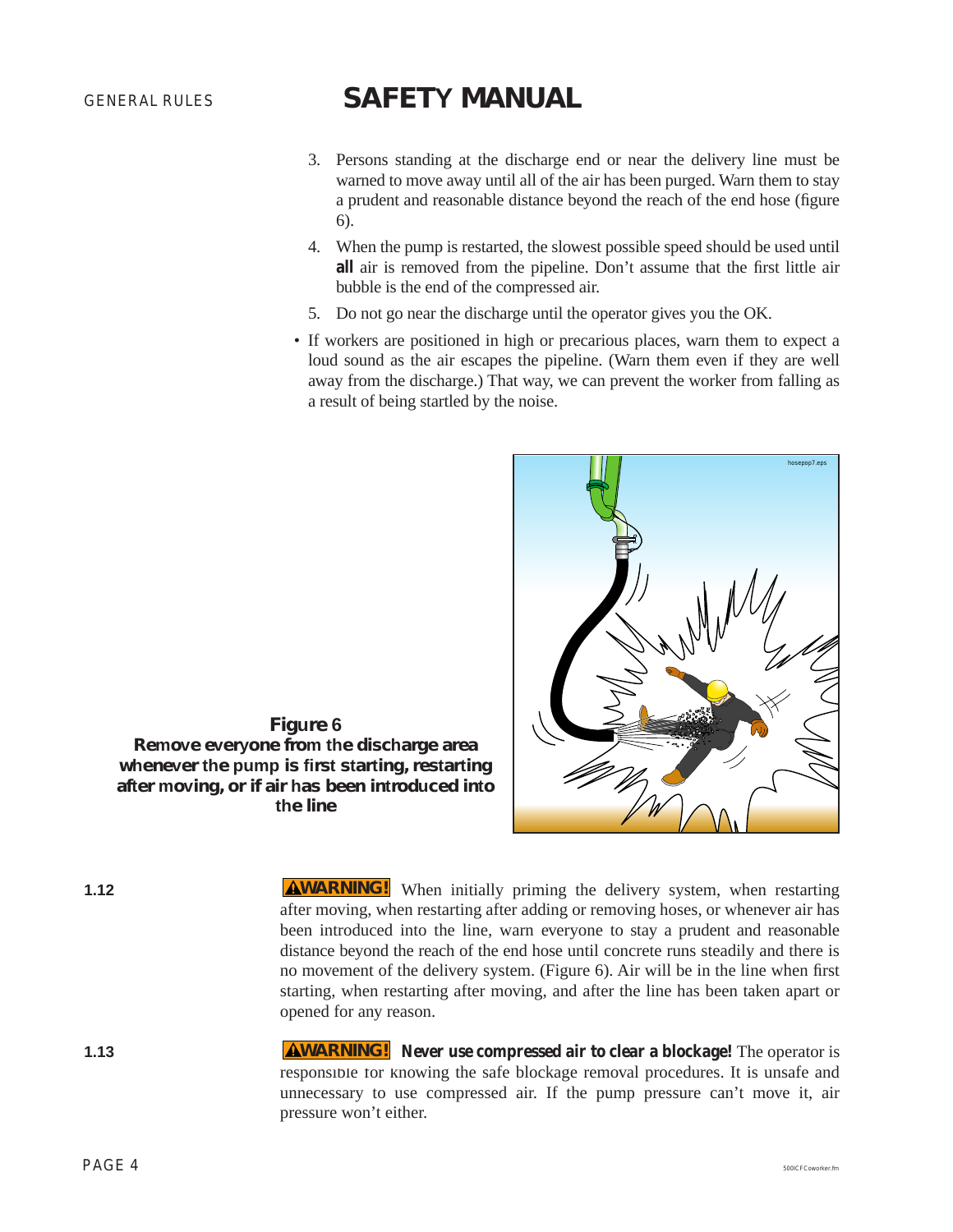**1.14 AWARNING!** Never stand on, sit on, or straddle a pipe or hose while it's in use, or whenever it is pressurized. Delivery system wears out with each stroke of the pump. If the pipe or hose bursts, the last place you want to be is on top of it (Figure 7).

![](_page_6_Figure_3.jpeg)

**1.15** AWARNING! Expulsion hazard! (See Figure 8.) Never open a pipeline that is **under pressure.** The pump must be run in reverse for at least two strokes and then stopped before opening a pipeline. Have the operator reverse the pump. If the pipeline is pressurized, do not open it. The operator is responsible for knowing how to safely release the pressure.

![](_page_6_Figure_5.jpeg)

**Figure 8 Never open a pressurized pipeline.**

**1.16** ACAUTION! Be careful when handling pipeline or any other heavy object. Learn how to lift without using your back. Get assistance if needed.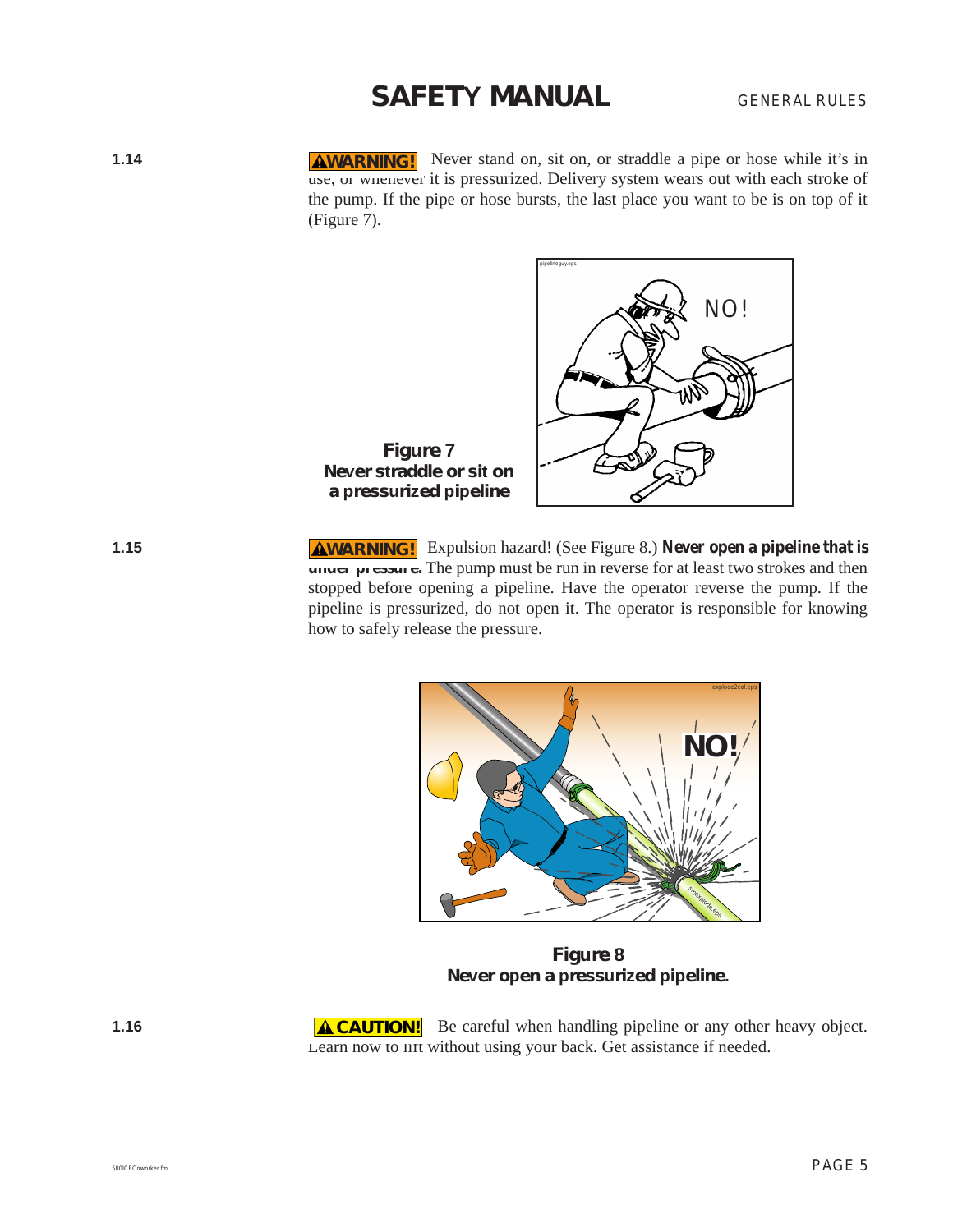#### GENERAL RULES

# **SAFETY MANUAL**

**1.17** MUARNING! Crushing/amputation hazard! Never put your hands, feet, or any other body part into the water box, concrete valve, or hopper when the hydraulic system is operational or ready to operate! Always use a proper lock-out/tag-out procedure! Never stand on the hopper grate! (See Figure 9.)

![](_page_7_Picture_4.jpeg)

**R Never** put your body in the machine!

**1.18 AWARNING!** Never lift or remove the hopper grate for any reason, unless the machine is de-energized (Figure 10).

![](_page_7_Picture_8.jpeg)

**Figure 10 Lifting hopper grate exposes the agitator and the concrete valve**

**1.19 AWARNING!** Do not remove the water box covers or grates when the machine is stroking (Figure 11). If you must remove the water box cover (to add water, for example), a proper lock-out/tag-out procedure must be employed to ensure that the machine is de-energized before removing the water box covers. Replace the covers before restarting the pump.

 $\mathsf{PAGE}\ 6$  solic F.C. solic F.C. solic F.C. solic F.C. solic F.C. solic F.C. solic F.C. solic F.C. solic F.C. solic F.C. solic F.C. solic F.C. solic F.C. solic F.C. solic F.C. solic F.C. solic F.C. solic F.C. solic F.C.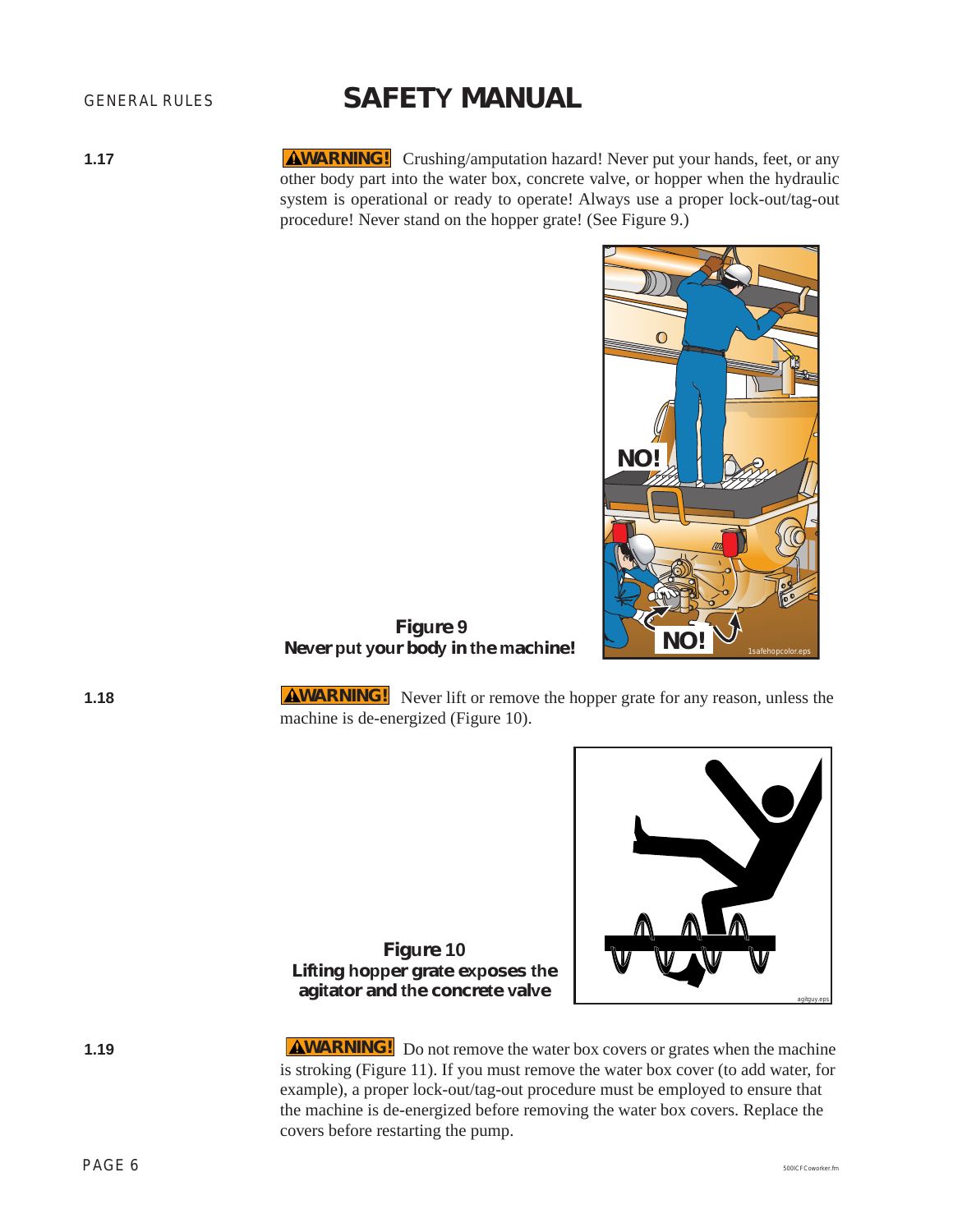GENERAL RULES

![](_page_8_Picture_2.jpeg)

**Figure 11**<br> **Do** not remove the water **box covers when the machine is stroking**

**1.20** Mount or dismount the pump or truck using the 3 point rule. One hand and two feet or two hands and one foot are to be in contact with a secure surface at all times (Figure 12).

![](_page_8_Picture_5.jpeg)

**Figure 12 The 3 point rule**

**AWARNING!** 

**1.21 AWARNING!** Keep unauthorized personnel off of the pump.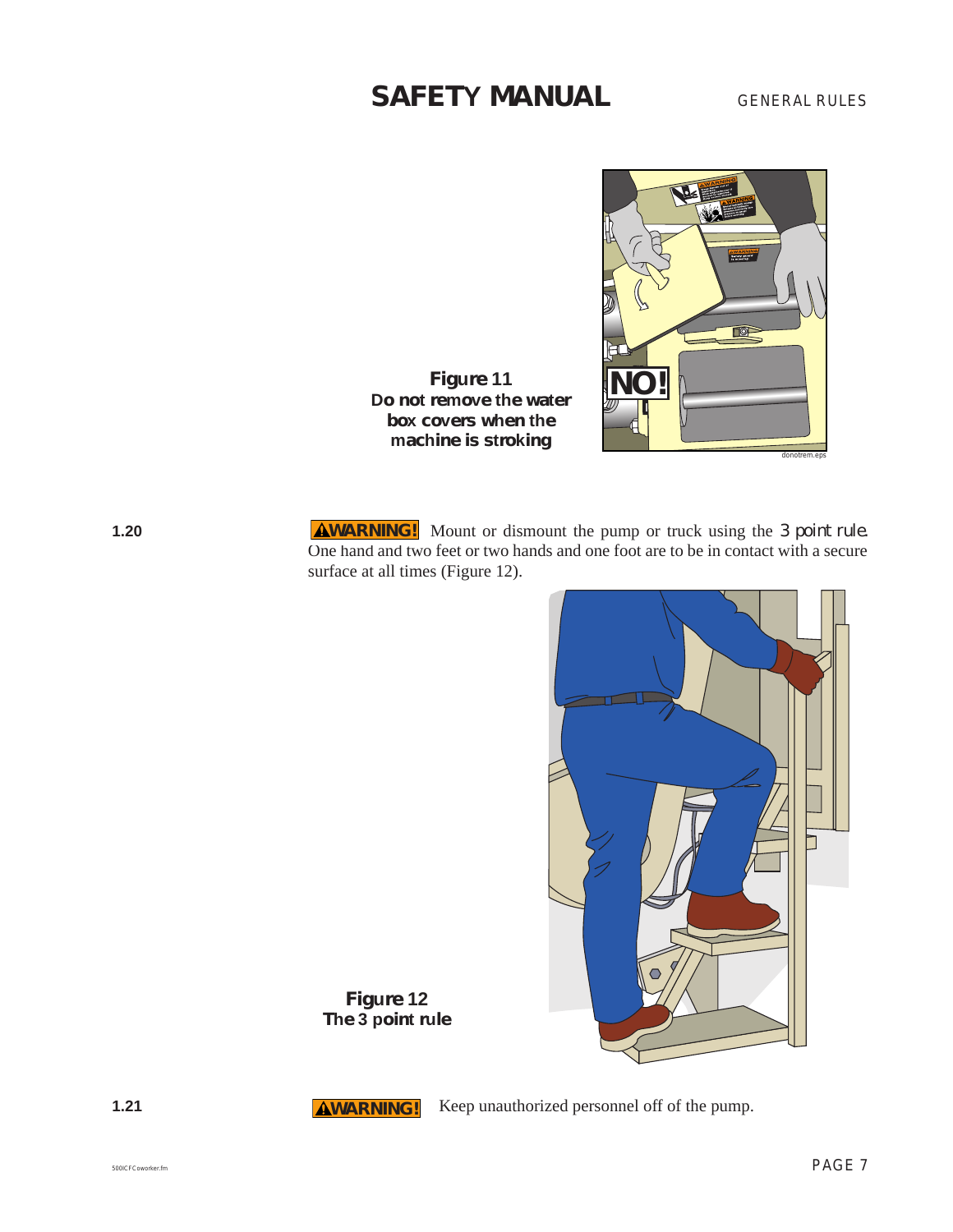#### **2. Safety Rules For The Placing Crew**

**2.1 Electrocution hazard!** If the pump or boom becomes energized with high voltage and you are in contact with **any** part of it, you are at **risk of electrocution!** You should monitor the movement of the boom and **alert the operator if the boom comes within 17 feet of an electrical wire. (**See Figure 13.) **WARNING!**

![](_page_9_Picture_5.jpeg)

**Figure 13 If the pump becomes energized, everything that touches the pump is also energized**

**2.2 If the boom can contact overhead wires a spotter must be used** to warn the operator if the boom is coming near the wires. (Figure 14.)

![](_page_9_Figure_8.jpeg)

The operator should put himself in this position. If this is impossible, he MUST use a spotter. DO NOT RELY ON DEPTH PERCEPTION WITH HIGH VOLTAGE WIRES!

**Figure 14 Use a spotter near obstructions or wires**

![](_page_9_Figure_11.jpeg)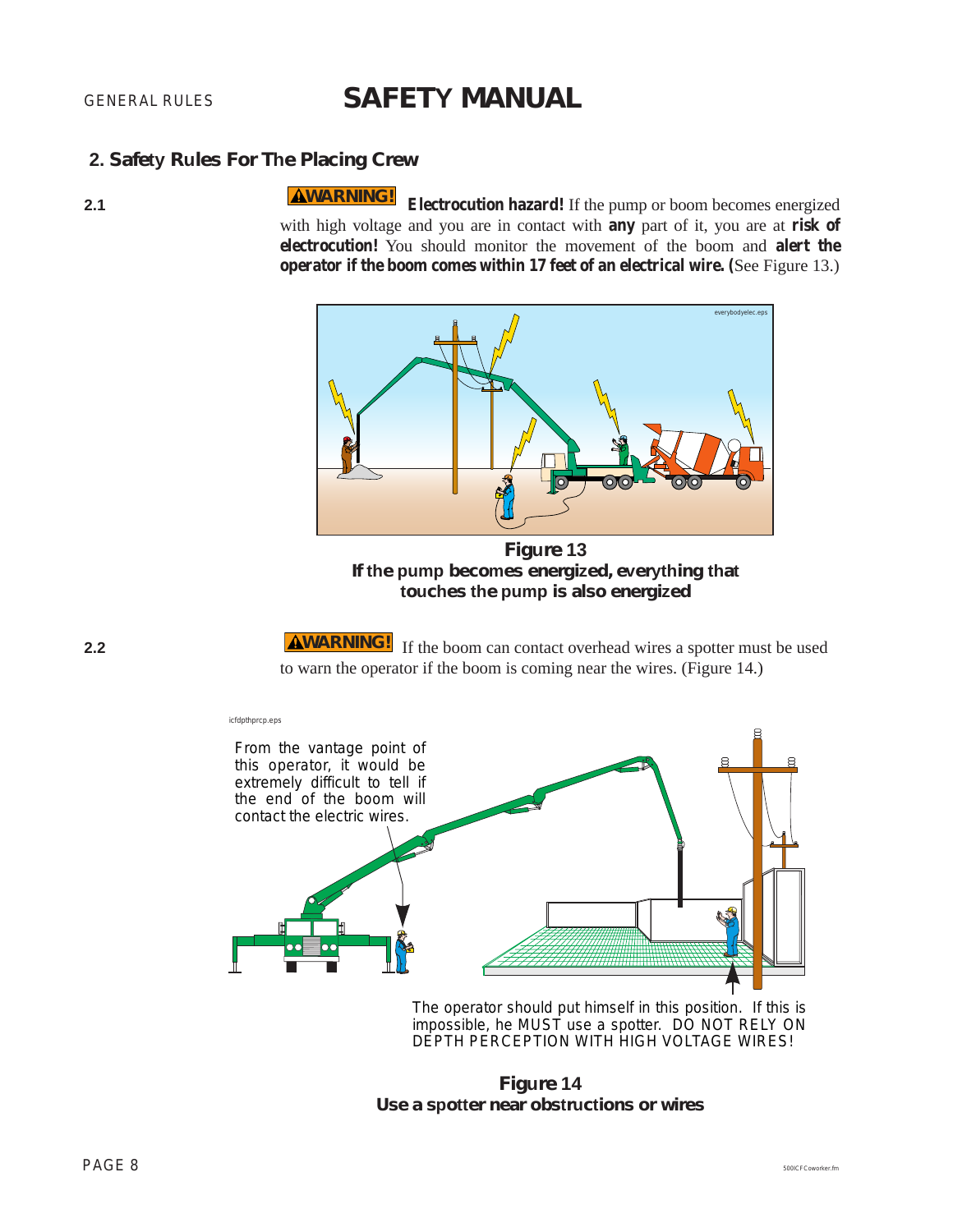GENERAL RULES

- **2.3** AWARNING! Keep an eye on the movements of the boom, even when there are no electrical wires nearby. Alert the operator if he is nearing any obstruction or hazard. Where job site safety is concerned, two sets of eyes and ears are better than one.
- **2.4 AWARNING!** Wear personal protective clothing when working around a concrete pump (Figure 15). The gloves should resist concrete lime burns. If you will be working **in** the concrete, which is highly caustic to the skin, protect your feet and hands with rubber boots and gloves.

![](_page_10_Picture_4.jpeg)

**Figure 15 Wear safety gear**

**2.5** MILE AMARNING! When the operator is initially priming the delivery system, restarting after moving, restarting after adding or removing hoses, or any time that air has been introduced into the delivery pipeline, you should stand away from the tip hose or point of discharge. Do not get near the discharge until concrete runs steadily and there is no movement of the material pipeline. Stay back a prudent and reasonable distance from the end hose until concrete flows smoothly. Compressed air in the line can cause rubber hose to move violently (Figure 16). If the operator tells you that air is coming, proceed as follows:

- Get to ground level (if in a high place) and remain well away from the discharge or at least take cover.
- Stay away from the discharge. Be sure that **all** the air is gone before getting near the point of discharge again. It is the operator's job to know when it's safe to go back to pumping.

**2.6 Never use compressed air to clear a blockage!** It is unsafe and unnecessary. If the pump pressure can't move it, air pressure won't either. Stand away from anyone that is attempting to use compressed air in this manner.

**2.7 Do not look into the end of a plugged hose or pipe! AWARNING!**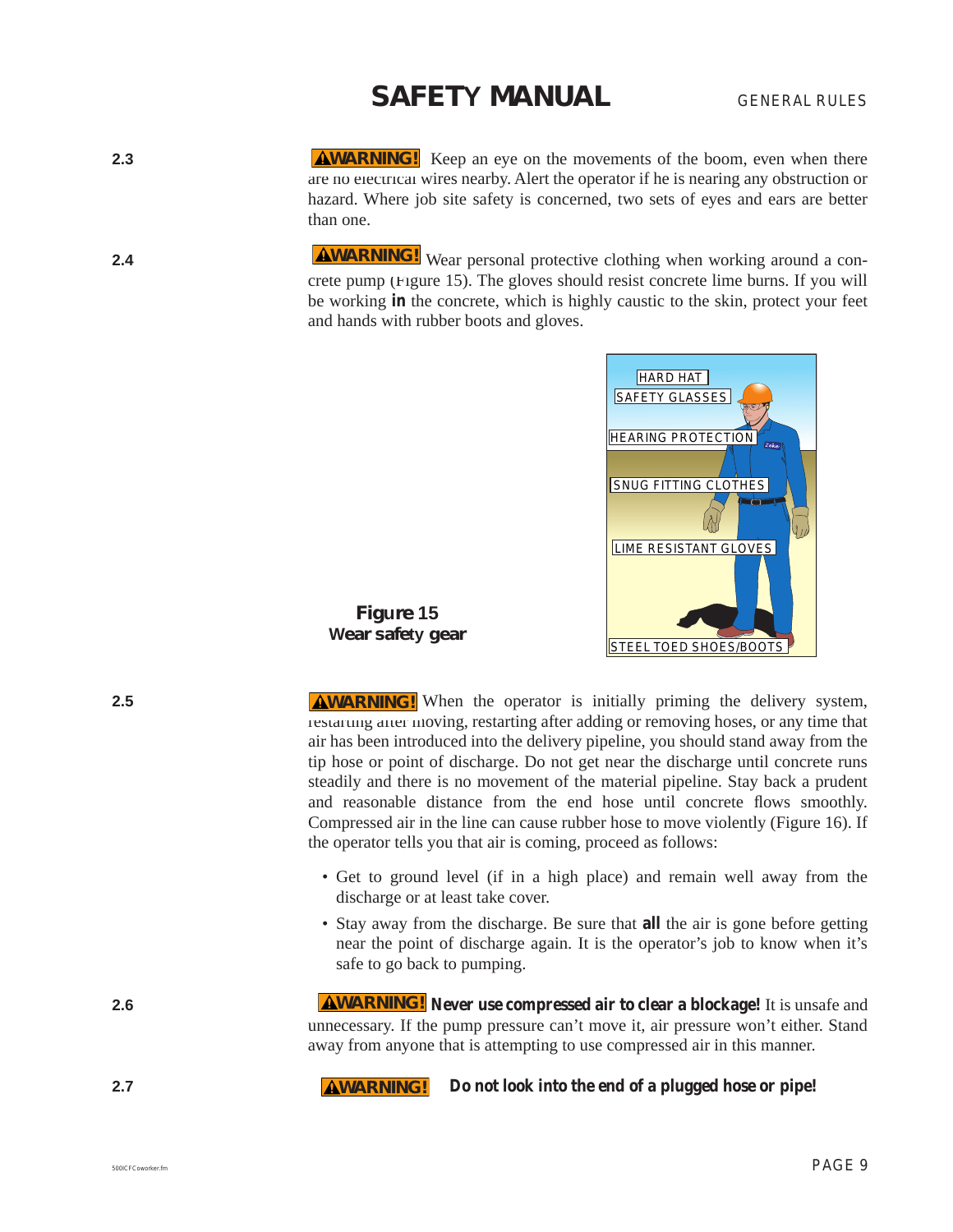![](_page_11_Picture_2.jpeg)

**Figure 16 Stay away from the point of discharge when starting or restarting, and when there's air in the pipeline**

**2.8** MARNING! When the pump crew is using compressed air to clean the boom or system pipeline, stay away from the discharge area. **Never try to hold down a pipe or hose that is being cleaned with air.**

**2.9 AWARNING!** Never open a pressurized pipeline (Figure 17). The pump operator must release the pressure before you open the line. If the line is pressurized with compressed air, let the operator release the pressure and verify that the air has escaped before you proceed.

![](_page_11_Figure_6.jpeg)

**Figure 17 Never open a pressurized pipeline**

**2.10 AWARNING!** After removing pipe sections you must **reassemble using gaskets and clamps.** Pipelines assembled without gaskets will leak cement and water, which can cause a blockage.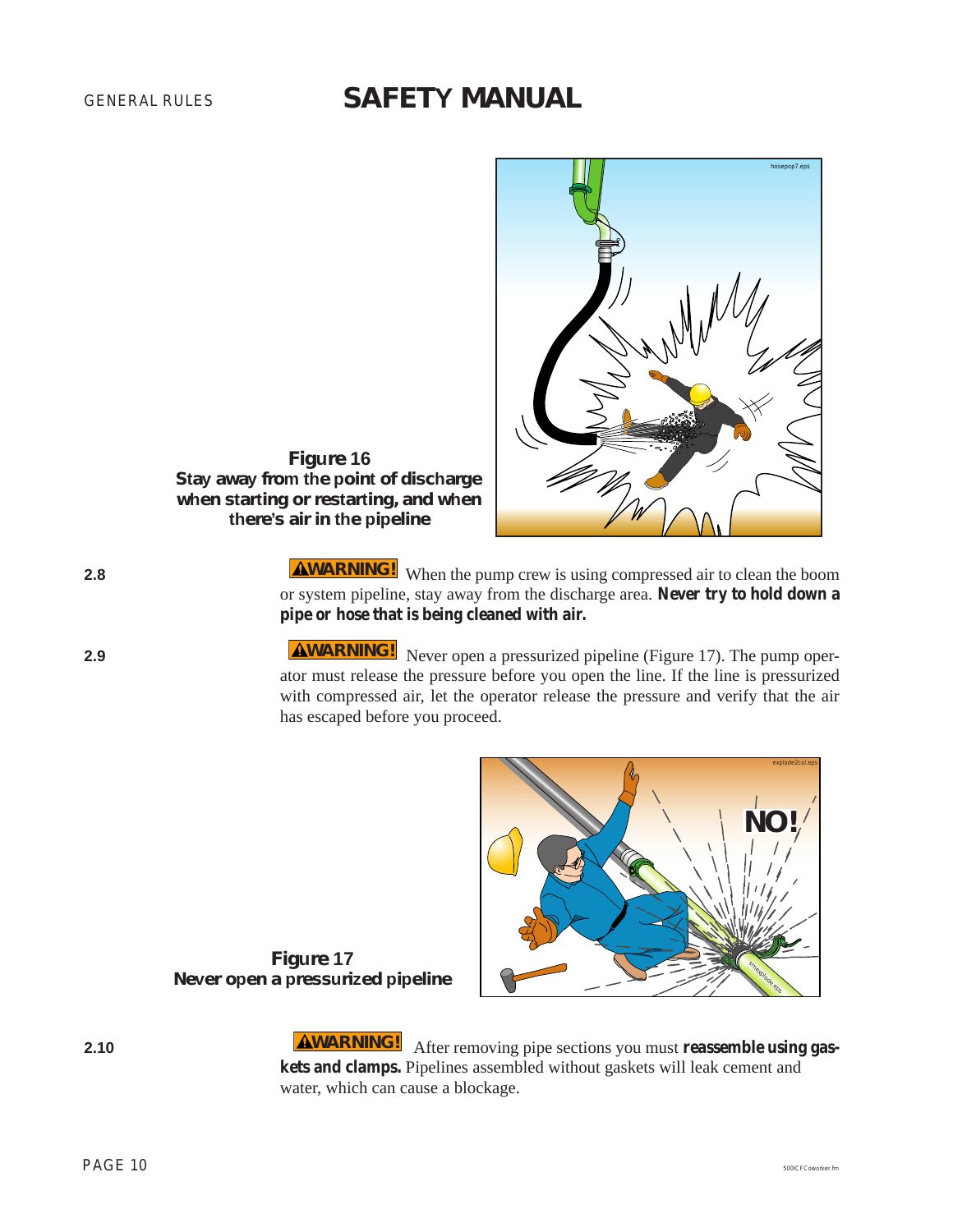GENERAL RULES

- **2.11 AWARNING!** Concrete is being moved through the delivery system by pressure. Failure of a pipe, clamp, hose, or elbow is possible. For this and any number of other reasons, spend as little time as possible standing under the boom, and wear protective clothing.
- **2.12 AWARNING!** The hose man should not hug the hose, but hold it with both hands, to allow the hose to move freely (Figure 18).

![](_page_12_Picture_4.jpeg)

**Figure 18 Do not hug the boom hose**

**2.13 EXECUTE:** The hose man should not walk backwards (Figure 19). Walking forward will allow him to see obstacles and avoid tripping. **AWARNING!** 

![](_page_12_Figure_7.jpeg)

**Figure 19** Do not walk backwards, stay out of the path of the boom.

**2.14 AWARNING!** The hose man should never position himself between the boom or boom hose and any fixed object like a wall or column (Figure 19).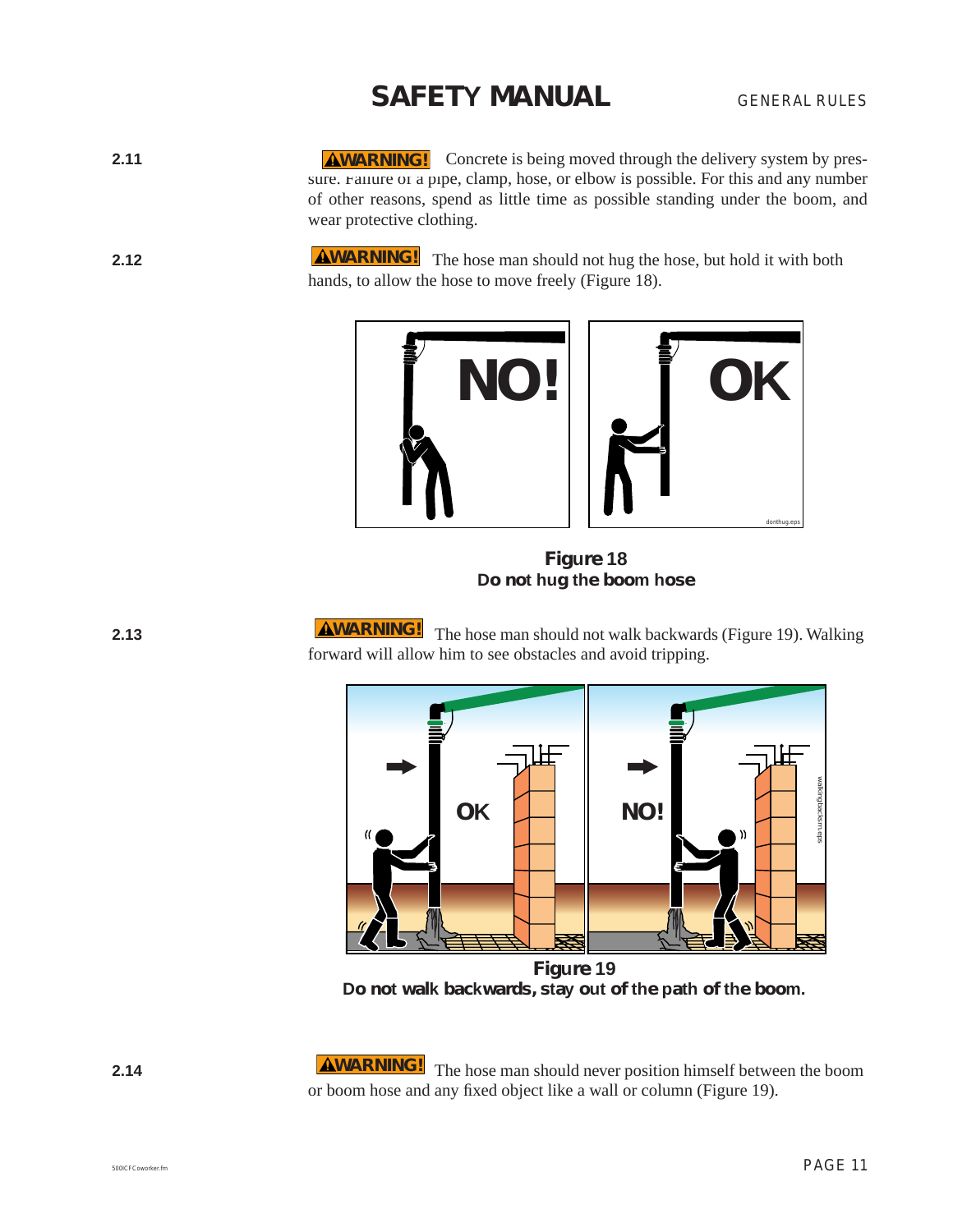GENERAL RULES

**2.15 AWARNING!** Never hang more weight than your boom is designed to hold. Double ended hoses with a device like an "s" pipe or a "ram's horn" Figure 20, not only risk weighing too much for the boom but pose an extreme hazard to the hose man if the hose should whip as shown in Figure 16. If the flow of concrete must be slowed, use a reducing hose instead of hanging a device from the end of the hose.

![](_page_13_Picture_4.jpeg)

**Figure 20 Devices like these weigh too much and pose a hazard**

**2.16 EXECUTE:** Do not kink the end hose. Kinking will cause the pump to create maximum concrete pressure. The pump may unkink the hose by force! (See Figure 21.) **AWARNING!** 

![](_page_13_Figure_7.jpeg)

![](_page_13_Picture_8.jpeg)

**Figure 21 Never kink the hose; Never hold the hose with your shoulder**

| 2.17          | <b>AWARNING!</b> Never try to support the tip hose with your back or shoulders.<br>Let the hose hang from the boom (Figure 21). |
|---------------|---------------------------------------------------------------------------------------------------------------------------------|
| $\sim$ $\sim$ |                                                                                                                                 |

**2.18 ACAUTION!** Be careful when handling pipeline or any other heavy object. Learn how to lift without using your back. Get assistance if needed.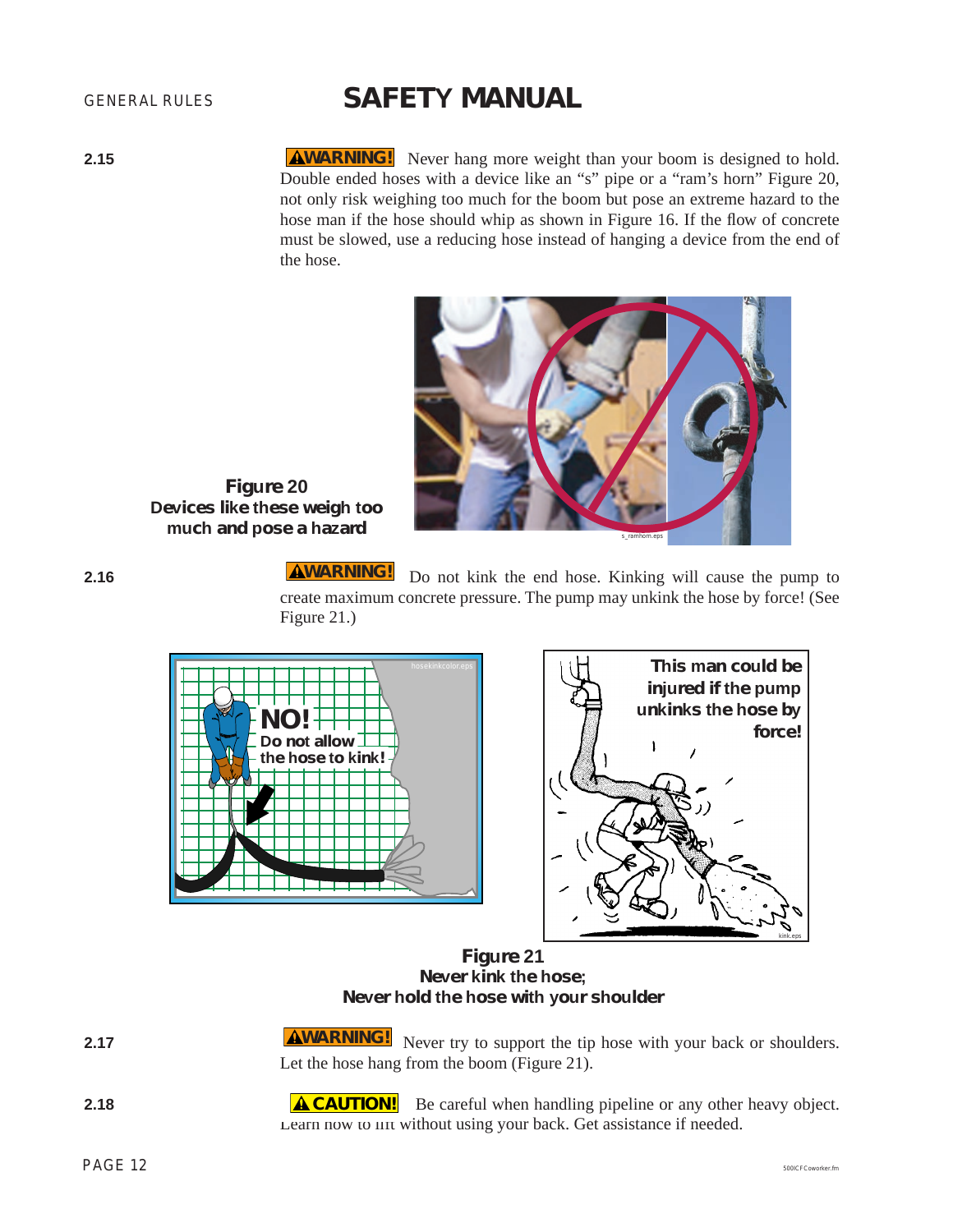GENERAL RULES

**2.19 AWARNING!** Crushing hazard! Never position your hands or any body part between the end of the delivery system and a fixed object (e.g., between the tip hose and the concrete form) (Figure 22). Watch for clamps lowering with the line, because they have a larger diameter than the pipes/hoses they connect.

![](_page_14_Picture_3.jpeg)

**Figure 22 Watch out for the pinch points**

**2.20 AWARNING!** Try to keep the boom hose no lower than two feet above the deck. As the boom moves up and down, it may hit the feet of the hose man, or the hose opening may be blocked as it contacts the deck, which could create back pressure and cause the hose to whip.

**2.21 EXECUTE:** Falling hazard! When pouring columns, slabs, or walls above ground, secure yourself from falling. Use scaffolding, NEVER tie yourself off to the boom (Figure 23). **WARNING!**

![](_page_14_Figure_7.jpeg)